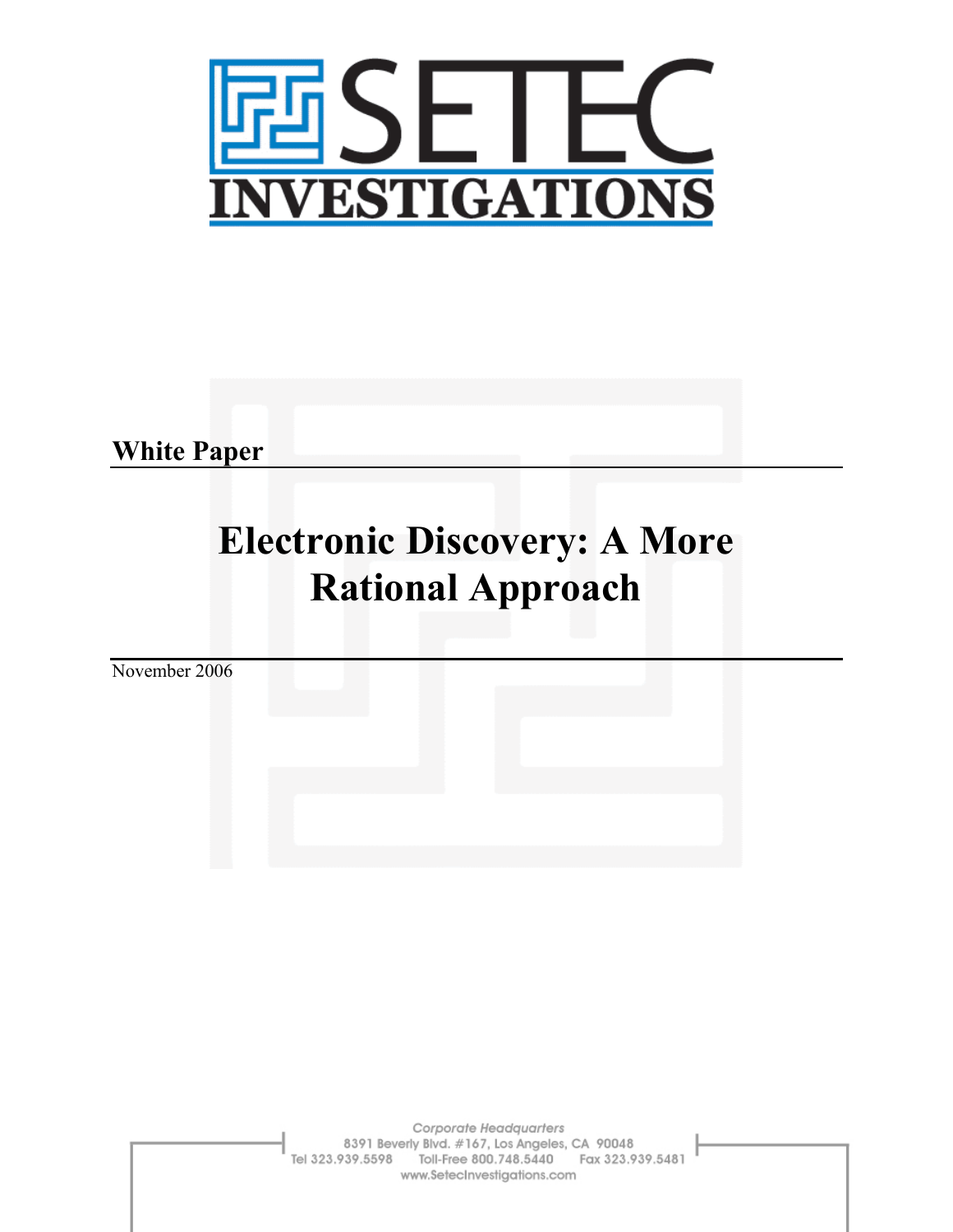Within the past five years, requests for electronic discovery have become overwhelmingly more prevalent then requests for paper discovery. This has resulted in both the courts and organizations involved in litigations to be confronted with new legal issues, such as how to identify and search for relevant electronic information, how to produce such data, and who bears the costs associated with these processes. To manage these emerging issues, the Committee on Rules of Practice and Procedure proposed amendments to the Federal Rules of Civil Procedures, with the United States Supreme Court approving these amendments in April 2006, which will take effect on December 1, 2006.

The amendments to the Federal Rules of Civil Procedures include modifications to Rules 16, 26, 33, 34, 37, and 45, and were heavily influenced by the cases *Zubulake v. UBS Warburg, LLC* and *Coleman (Parent) Holdings, Inc. v. Morgan Stanley & Co., Inc.*, both of which were ultimately decided in 2005. As the previous rules did not necessarily conform to issues relating to electronic discovery, which was made clear in both *Zubulake* and *Coleman*, the amendments are designed to streamline electronic discovery and establish procedures and clearer guidelines for electronic discovery.

# **Rules 16(b) and 26(f)**

The amendments to Rules 16(b) and 26(f) provide that it is at the court's discretion to include electronic discovery in its scheduling orders and requires the involved parties to discuss electronic discovery before the initial pretrial conference. In addition, the new subsections Rules  $26(f)(3)$  and  $26(f)(4)$  encourage the use of "non-waiver", "quick peek", or "clawback" agreements, in which the parties enter into voluntary agreements to produce electronic information in bulk without prescreening it, with the option of later asserting it as privileged. The purpose of this amendment is to reduce the costs associated with the responding party reviewing potentially millions of electronic documents and provides a type of safety net in the event that a privileged document is inadvertently turned over.

### **Rule 26(b)2(b)**

Under the current rule, parties must produce all requested data, whether or not it is reasonably accessible. The amendment to Rule 26(b)2(b) allows the responding party to designate certain electronic data as being, "inaccessible or unreasonably accessible," as a result of undue burden or cost. The amendment to Rule 26(b)2(b) also discusses that the responding party may attempt to compel production or preservation, and that the requesting party may move for a protective order if they are able to demonstrate that the designated electronic information is not reasonably accessible.

### **Rule 26(b)(5)**

Similar to the amendment of Rule  $26(f)$ , the amendment to Rule  $26(b)(5)$  provides a procedure for addressing the inadvertent production of privileged or attorney client work product and requires the recipient, upon notification by the responding party, to turn in, sequester, or destroy the specified privileged electronic information until the matter is resolved.

### **Rule 33**

The amendment to Rule 33 specifies that electronically stored information may meet the criteria as appropriate business records from which an answer to an interrogatory may be determined.